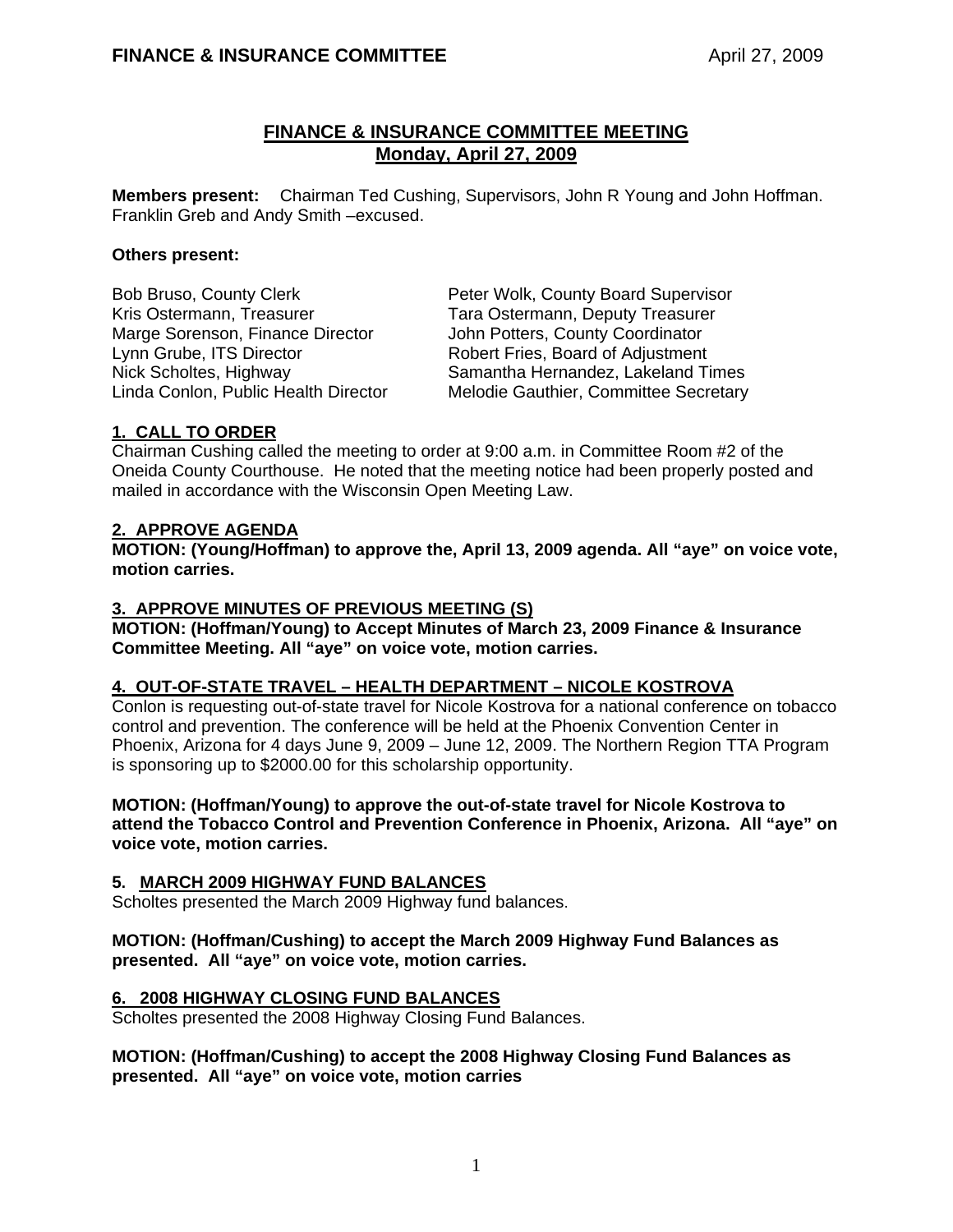# **7. 2009 CONSTRUCTION UPDATE**

Scholtes updated the committee on the Highway D Bridge project with an estimated completion date 3 weeks. The County Trunk Highway J Project will start approximately July 6, 2009 and Highway K, a CHIP D project, will start approximately June 8, 2009.

 Scholtes states that the Highway Department applied for two stimulus projects, one for Hwy. K, in which the Northwoods Biking Counsel is requesting a paved bike lane on the side of the road from Highway 51 to Highway 47 a 12.8 mile stretch. The project would be 100% paid through traffic enhancement- stimulus monies

 The County Trunk Y project would be to pulverize, shape and pave, if approved, would be done in 2010.

## **MOTION: (Hoffman/ Cushing) to accept the 2009 Highway construction update report. Hoffman, Cushing -"aye". Young – "abstain", motion carries.**

## **8. APPROVE RETAINING OUTSIDE LEGAL COUNSEL FOR ZONING BOARD OF ADJUSTMENT**

Robert Fries is requesting approval for outside counsel for the Zoning Board of Adjustment.

## **MOTION: (Hoffman/Young) to approve retaining outside legal counsel for the Zoning Board of Adjustment. All "aye" on voice vote, motion carries.**

# **9. VOUCHERS, REPORTS AND PURCHASE ORDERS**

## **County Clerk**

Gauthier presented bills and vouchers for the County Clerk.

## **MOTIION: (Young/Hoffman) to approve the County Clerk's Bills and Vouchers as presented. All "aye" on voice vote, motion carries.**

#### **Treasurer**

Ostermann presented bills and vouchers.

## **MOTION: (Hoffman/Cushing) to approve the Treasurer's Bills and Vouchers as presented. All "aye" on voice vote, motion carries.**

## **March 2009 Statement of Cash Account**

Ostermann presented the Treasurer's March 2009 Statement of Cash Account.

## **MOTION: (Cushing/Hoffman) to approve the Treasurer's March 2009 Statement of Cash Account. All "aye" on voice vote, motion carries.**

#### Ordinance Amendment – Return Check Fee.

Ostermann is requesting approval to increase the NSF checks for Oneida County to \$20.00. This would cover the return bank fees of \$19.00 and leave the Treasurer's Office \$1.00 for handling charges.

**MOTION: (Hoffman/Young) to approve the Ordinance Amendment to change the NFS check fee to \$20.00 and forward to the County Board. All "aye" on voice vote, motion carries.**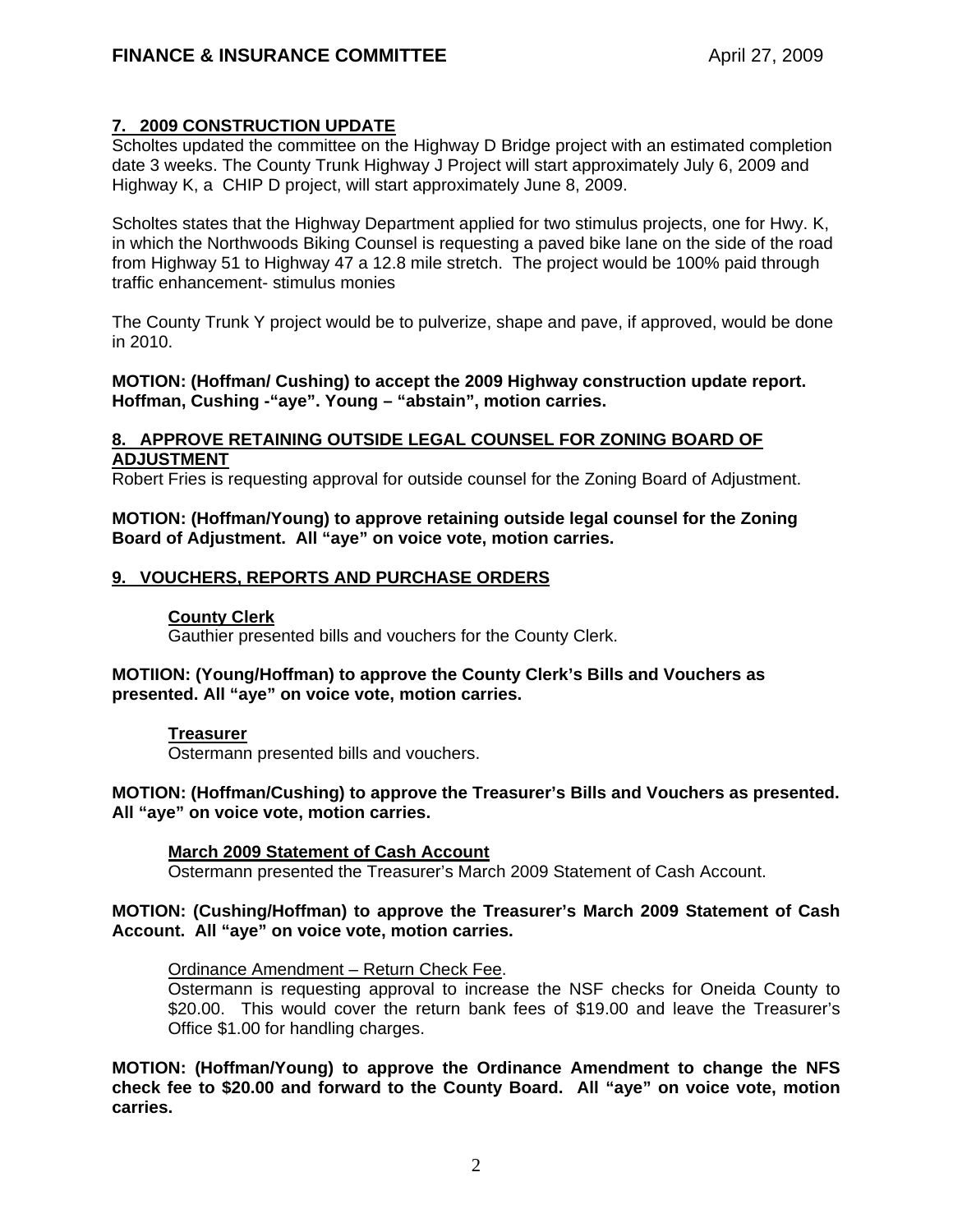### **Information Technology Services**

Grube presented bills and vouchers for approval.

### **MOTION: (Cushing/Hoffman) to approve ITS Bills and Vouchers as presented. All "aye" on voice vote, motion carries.**

#### Dictaphone hand held recorder purchase

Grube received a sales agreement from Dictaphone/Nuance in regard to 2 hand held dictaphone recorders she is trying to purchase. The agreement has a confidentially clause that states she can not release the cost of these dictaphone recorders to anyone. Grube states that Corporation Counsel feels this confidentially clause should be removed. Grube requested that this clause be removed from the Dictaphone Agreement and has not received a response back. Tom Wiensch states that the risk in signing this is minimal and the likely hood of someone asking how much the recorders are is also minimal. He does however; feel that we should not sign the contract because signing confidentially clauses in government is complicated.

Grube is asking the committee for direction on this sales agreement as these 2 dictaphones are needed to replace 2 broken ones.

**MOTION: (Young/Hoffman) to approve the purchase of 2 hand-held dictaphones recorders and the signing of the dictaphone sales agreement. All "aye" on voice vote, motion carries.** 

#### **Finance**

Sorenson presented bills and vouchers for approval.

**MOTION: (Hoffman/Cushing) to approve the Finance bills and vouchers as presented. All "aye" on voice vote, motion carries.**

#### Program Reduction/Revenue Generation Letter

Sorenson updated the Program Reduction/Revenue Generation Letter with the changes discussed from the last meeting.

Sorenson is requesting the Committee sign the final letter that will be sent out to the Department Heads and County Board Supervisors.

Committee endorsed the letter and no other action was taken.

#### General Investment Statement

Sorenson presented March 2009 General Investment Statement.

#### **MOTION: (Cushing/Young) to accept the General Investment Statement as presented. All "aye" on voice vote, motion carries.**